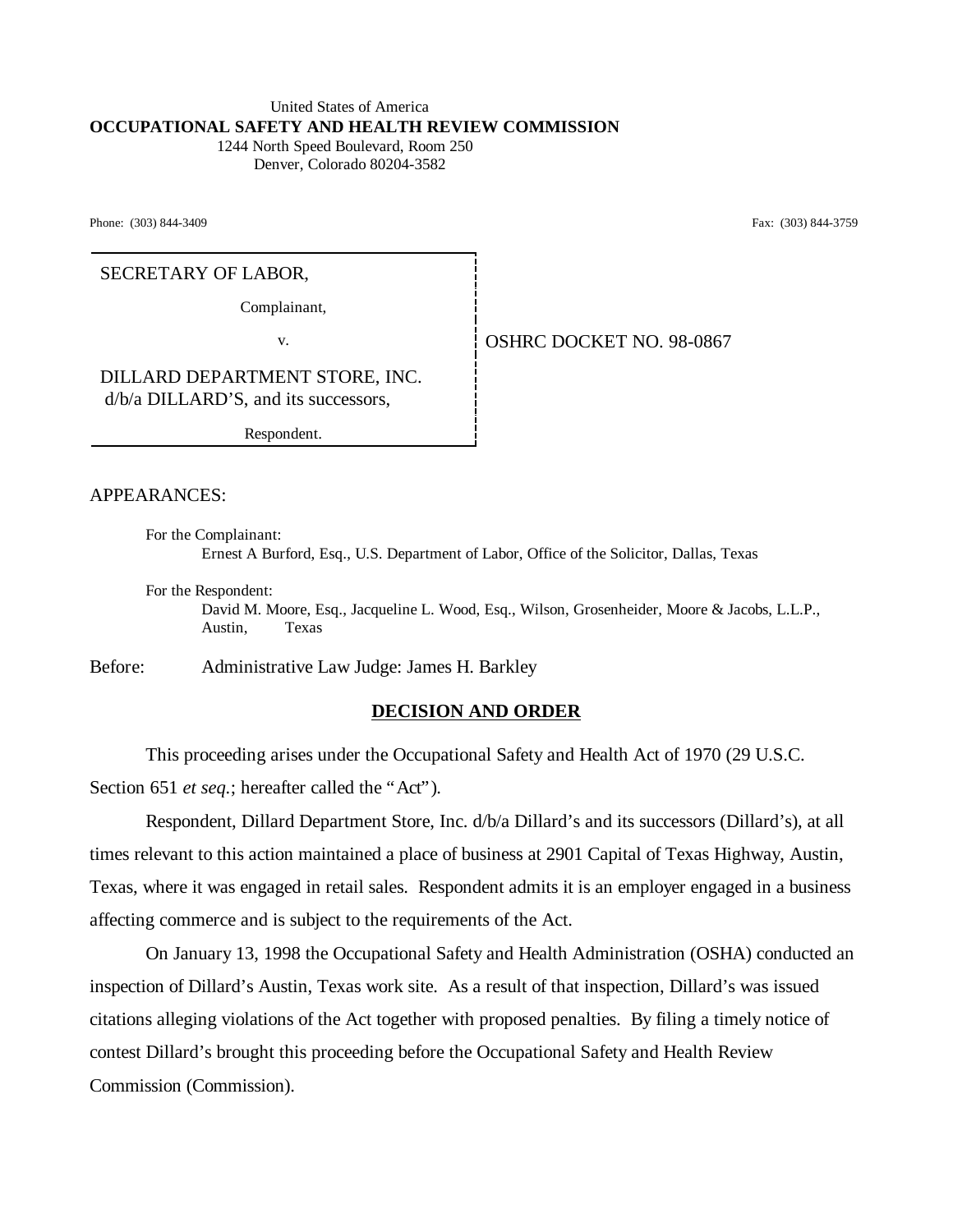On September 9, 1998, a hearing was held in Austin, Texas. At the hearing the Secretary withdrew citation 1, items 4(a) and 4(b). The parties have submitted briefs on the remaining issues and this matter is ready for disposition.

## **Alleged Violation of §1910.36(b)(1) and (b)(4)**

Citation 1, item 1 alleges:

29 CFR 1910.36(b)(1): Building(s) or structure(s) designed for human occupancy were not provided with exits sufficient to permit the prompt escape of occupants in case of fire or other emergency:

(a) At establishment, first floor during non-business hours when occupied by 10 or more employees, exits are not within maximum travel distance of 200 feet as required by NFPA 25- 2.6, exposing employees to the hazard of fire.

Citation 1, item 2 alleges:

29 CFR 1910.36(b)(4): Exit(s) were locked or fastened, preventing free escape from inside of the building:

(a) At establishment, first floor during non-business hours when occupied by 10 or more employees, store principal entrance/exits doors were locked, exposing employees to the hazard of fire. NFPA 25-2.2.2.2 refers to Exception 2 to NFPA 5-2.1.5.1 which requires in paragraph (c) that the locking device is of a type that is readily distinguishable as locked; and in paragraph (d) that a key is immediately available to any occupant inside the building when it is locked. Employees exposed to the hazard of fire or other emergency.

(b) At establishment, first floor during non-business hours when occupied by 10 or more employees, store entrance/exit door leading to mall pedestrian way was locked, exposing employees to the hazard of fire. NFPA 25-2.2.2.6 refers to Exception 2 to NFPA 5-2.1.4.1 which requires in paragraph (c) that the "Doors or grilles are not brought to the closed position when the space is occupied; and in paragraph (d) that doors be operable from within the space without the use of any special knowledge or effort." Because of size and weight, the sliding horizontal doors leading to the mall are difficult to open. Employees exposed to the hazard of fire or other emergency.

(c) At establishment, first floor employee entrance/exit on dock is equipped with a delayed egress locks. Employees are not informed of method to release lock. Employees exposed to the hazard of fire or other emergency.

# *Facts*

OSHA Compliance Officer (CO) Vernonia Redden testified that on January 13, 1998 she inspected the cited Dillard's Department Store following OSHA's receipt of an employee complaint (Tr. 27). CO Redden testified that the first floor of the store was more than 45,000 square feet (Tr. 30-31). Redden stated that during business hours, when all the doors were unlocked, there are adequate fire exits (Tr. 32). Outside of business hours the principal exits to the parking lot and the exit to the mall, are key locked; doors are also dead bolted (Tr. 37-38, 40, 134-35). The principal exits consist of two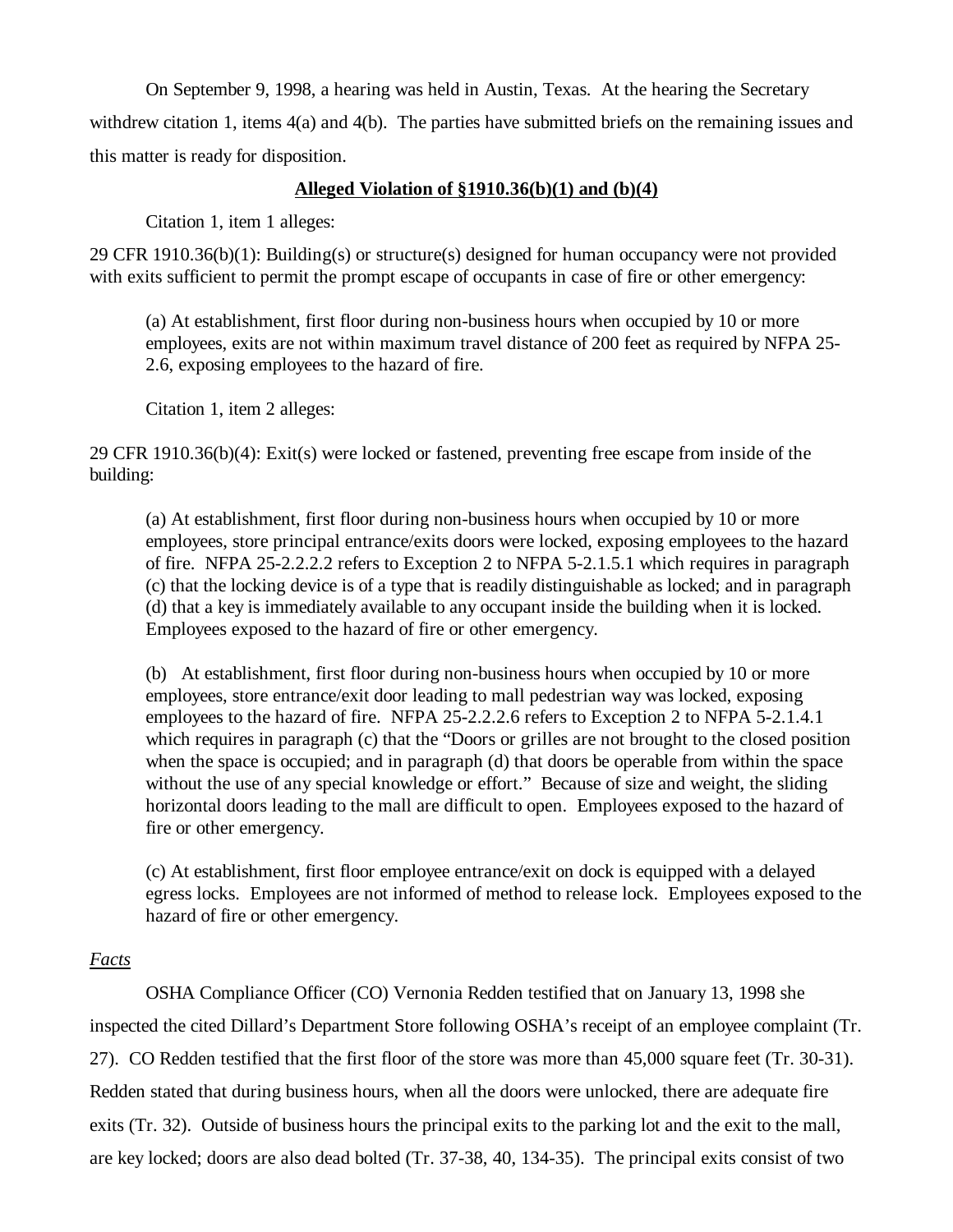banks of glass doors with a vertical roll-down door in between (Tr. 42). Only the roll-down is tied to the smoke alarm systems and automatically opens in the event of fire (Tr. 42, 134). The glass doors can be opened only with a key (Tr. 44).

Only two doors are unlocked during the periods before the store opened and after it was closed to the public (Tr. 30, 142). One, at the dress entrance (Tr. 41), can be opened pushing a panic bar on the inside of the door (Tr. 30). The other door, in the dock, has a panic bar, but will only open if the bar is pressed continuously for 15 seconds, or if a buzzer-release is pressed from the upstairs offices (Tr. 30, 37, 107). Redden testified that employees working in the store at the furthest point from the first available exit would have to travel 463 feet along the open aisles to reach the door (Tr. 31). CO Redden stated that it would be difficult to cut through the clothes racks to reach the exits more quickly (Tr. 64). The dock door was 475 feet from the same point (Tr. 31). Redden stated that she referred to the National Fire Protection Association (NFPA) Life Safety Code, which requires that exits be available within 200 feet of any work location in a mercantile operation equipped with automatic sprinklers and smoke detectors, as is Dillard's (Tr. 33, 100-01). Redden further testified that the amount of time it takes to travel 475 feet to an exit is not "prompt," as required by the standard (Tr. 38).

Redden stated that up to 20 employees would be in the store for 10 to 15 minutes every day before and after business hours and up to 300 could be present during inventory (Tr. 32, 34, 94). Dan Boswell, the store manager testified that there are generally 8 to 10 employees on the first floor during non-business hours, in addition to four people working on the dock (Tr. 104).

Boswell stated that at least one manager is always present in the store, with keys to unlock the doors (Tr. 96-98). Boswell further stated that during inventory all twelve managers are in the store, and the mall doors are unlocked (Tr. 114). Boswell testified that there are telephones available at each of the cash registers; employees can call for assistance if they need a door unlocked (Tr. 99). In addition, the housekeeping staff would have the keys to the glass doors if they are cleaning the glass that day (Tr. 97, 99, 115). Boswell further testified that the dock door automatically opens in the event of fire, *i.e.*, if smoke is detected by the automatic sprinkler system, or a fire alarm is pulled (Tr. 101, 106).

Boswell testified that leaving all exits unlocked during store hours would constitute a greater hazard, inviting armed robbery and possible loss of life and/or property (Tr. 92-93). William Holland, Dillard's maintenance man, believed that the installation of panic bars on the locked doors was infeasible without replacing the main glass doors, but admitted he had not researched the possibility (Tr. 150-52). Dan Boswell testified that Dillard's had not solicited bids, and did not know whether panic bars could be installed on Dillard's glass doors (Tr. 136).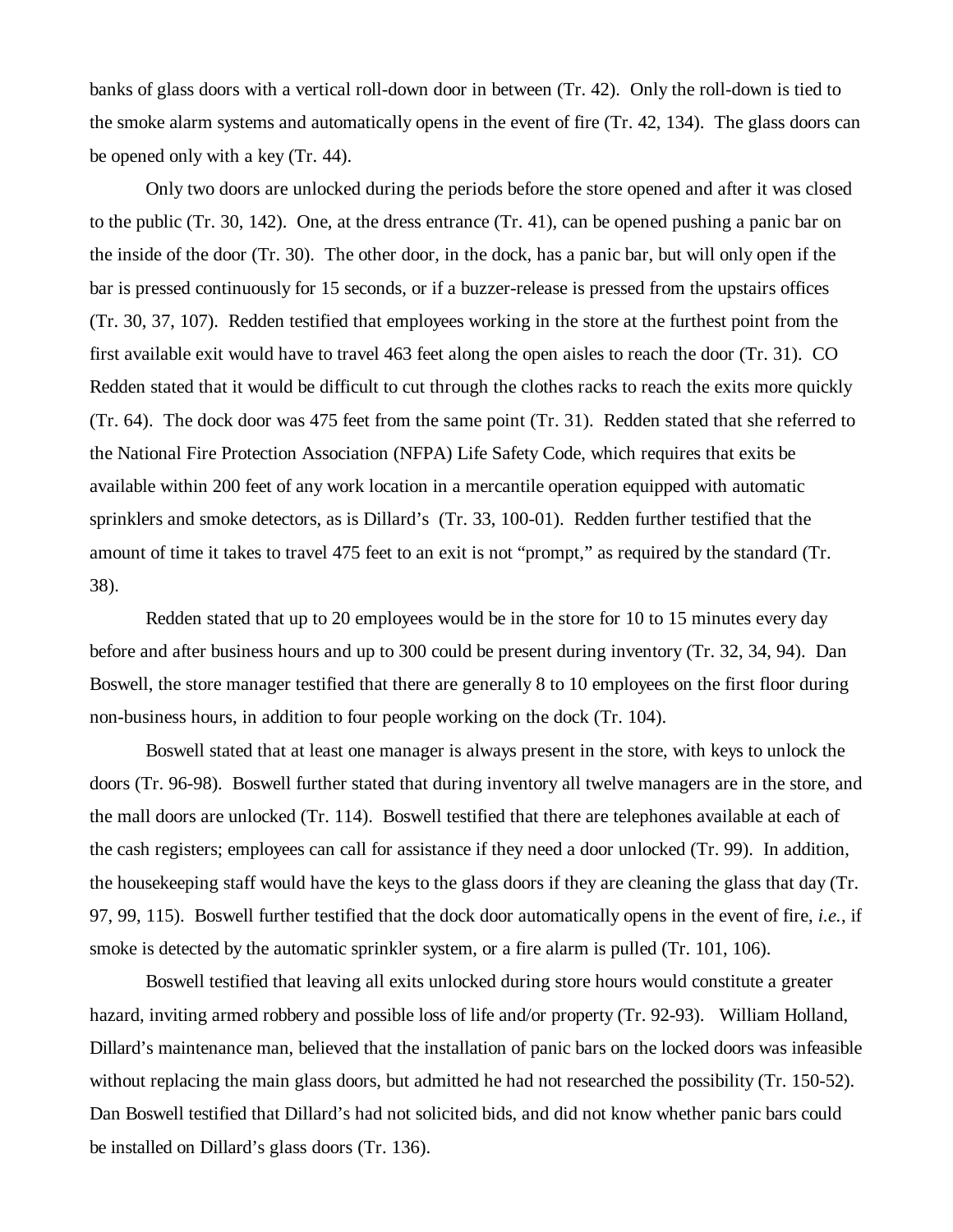### *Discussion*

**Item 1: §1910.36(b)(1)** - The cited standard requires, in relevant part, that "[e]very building or structure, new or old, designed for human occupancy shall be provided with exits sufficient to permit the prompt escape of occupants in case of fire or other emergency.

The cited standard requires that buildings be provided with an adequate number of fire exits. It does not contain any prohibition against locking fire exits. CO Redden admits that Dillard's place of business is provided with adequate exits which, when open, allow the prompt escape of the structure's occupants. OSHA's citation is based solely on the unavailability of these exits outside of store hours, when they are locked. The locking of emergency exits is addressed by §1910.36(b)(4), which is also cited by Complainant. I find that  $\S 1910.36(b)(1)$  is inapplicable to the circumstances cited, and so is vacated.

**Item 2: §1910.36(b)(4)** - The cited standard provides:

In every building or structure exits shall be so arranged and maintained as to provide free and unobstructed egress from all parts of the building or structure at all times when it is occupied. No lock or fastening to prevent free escape from the inside of any building shall be installed except in mental, penal, or corrective institutions where supervisory personnel is continually on duty and effective provisions are made to remove occupants in case of fire or other emergency.

The Commission has held that a violation of §1910.36(b)(4) is established when a locked door, customarily used as an exit, deprives employees of free and unobstructed egress from a building or structure. *Gould d/b/a Gould Publications,* 16 BNA OSHC 1925, 1994 CCH OSHD ¶30,502 (No. 89- 2033, 1994), citing *Spot Bilt, Inc.*, 11 BNA OSHC 1993, 1984-85 CCH OSHD ¶26,944 (No. 79-5328, 1984). In *Gould* the Commission found that a locked door in a 60' x 60' room " could prevent the quick escape of any of the four employees who regularly work in the room and would be accustomed to the door being unlocked." *Id*. at 1925. The Commission found that the availability of two other routes to the outside did not eliminate the hazard posed by the locked door.

Here, as in *Gould,* the locked doors are normally utilized as exits. Locking the doors outside of business hours limits employees' escape routes to only two of five customary exits, both of which are over 450 feet from some work areas in the store. Complainant refers to the NFPA 101-1970 Life Safety Code §14-2161, which recommends that occupants be able to exit a structure without traveling more than  $400$  feet<sup>1</sup>.

<sup>&</sup>lt;sup>1</sup> Where a term is not defined in the standards, consideration must be given to the source of the cited standard, *i.e.* the NFPA's 1970 Life Safety Code, just as the legislative history of the Act is considered in interpreting the Act's provisions. *See, Cincinnati Inc.,* 17 BNA OSHC 1984, 1997 CCH OSHD ¶31,304 (No. 95- 711, 1997).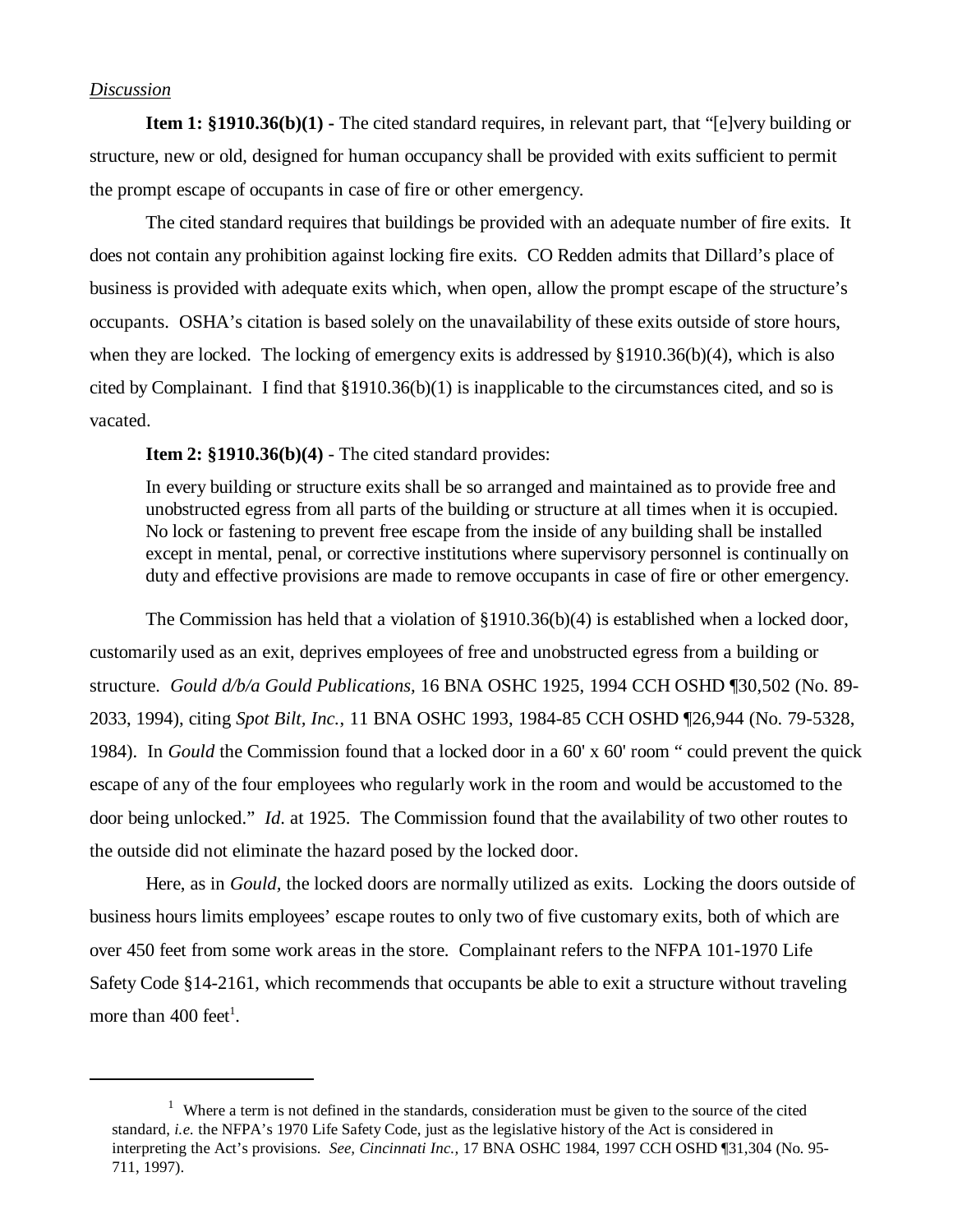The evidence supports the cited violation. Nonetheless, citation 1, items 2(a) through (c) are in direct conflict with items  $3(a)$ ,  $3(b)$  and  $3(c)$ , which require Dillard's to designate specific responsibilities for unlocking doors to permit emergency exit during non business hours, inform employees how to override the time delay lock on the dock door, and include all employees in semiannual drills. Those citation items suggest that Dillard's current practice of locking the main and mall entrances, and the presence of a time delay on the panic bar are acceptable, so long as provisions are made for opening the doors in the event of an emergency, and Dillard's employees are properly trained in the procedures to be followed.

I am mindful that the Commission Rules provide for the pleading of alternative and conflicting theories of a case. In OSHA litigation, however, the final citation, as affirmed, must inform the cited employer of the precise nature of the cited hazard, and provide some guidance as to the abatement necessary to eliminate that hazard<sup>2</sup>. Accordingly, at some point between the issuance of the citation and conclusion of litigation, inconsistencies in the citation and pleadings must be resolved, so that the employer knows what is required of it under the Act. While it is preferable that the Secretary resolve such conflicts, in this case she has not done so, either at the hearing, or in her brief, and that task falls to this judge.

Should citation 1, items 2(a) through (c) be affirmed, Dillard's would be constrained to replace the glass main and mall exit doors with doors that can be equipped with panic bars, and remove the time delay from the panic bar on the dock doors, a solution which will place a significant financial burden on Dillard's<sup>3</sup>. However, the designation of personnel to open locked emergency exits, the abatement required at citation 1, items 3(a) through (c) will, apparently, also eliminate the cited hazard at considerably less cost to Dillard's. Accordingly, citation 1, items 2(a) through (c) are vacated, in favor of the provisions cited at item 3. Item 3, requiring inclusion of provisions for unlocking the main and mall exits, and instruction on overriding the lock on the dock door in Dillard's emergency action plan, will be affirmed, as discussed below.

### **Alleged Violation of §1910.38(a)(1)**

Citation 1, item 3 alleges:

<sup>&</sup>lt;sup>2</sup> Under §17(d) of the Act, an employer is liable for additional penalties of up to \$1,000 per day for failure to correct cited violations.

 $3\,$  A second Dillard's store has been cited with similar inconsistent citations in the companion case at Docket Number 98-0869. Affirmation of this citation could result in OSHA's inspection of Dillard's stores nationwide, seeking to exact the same abatement.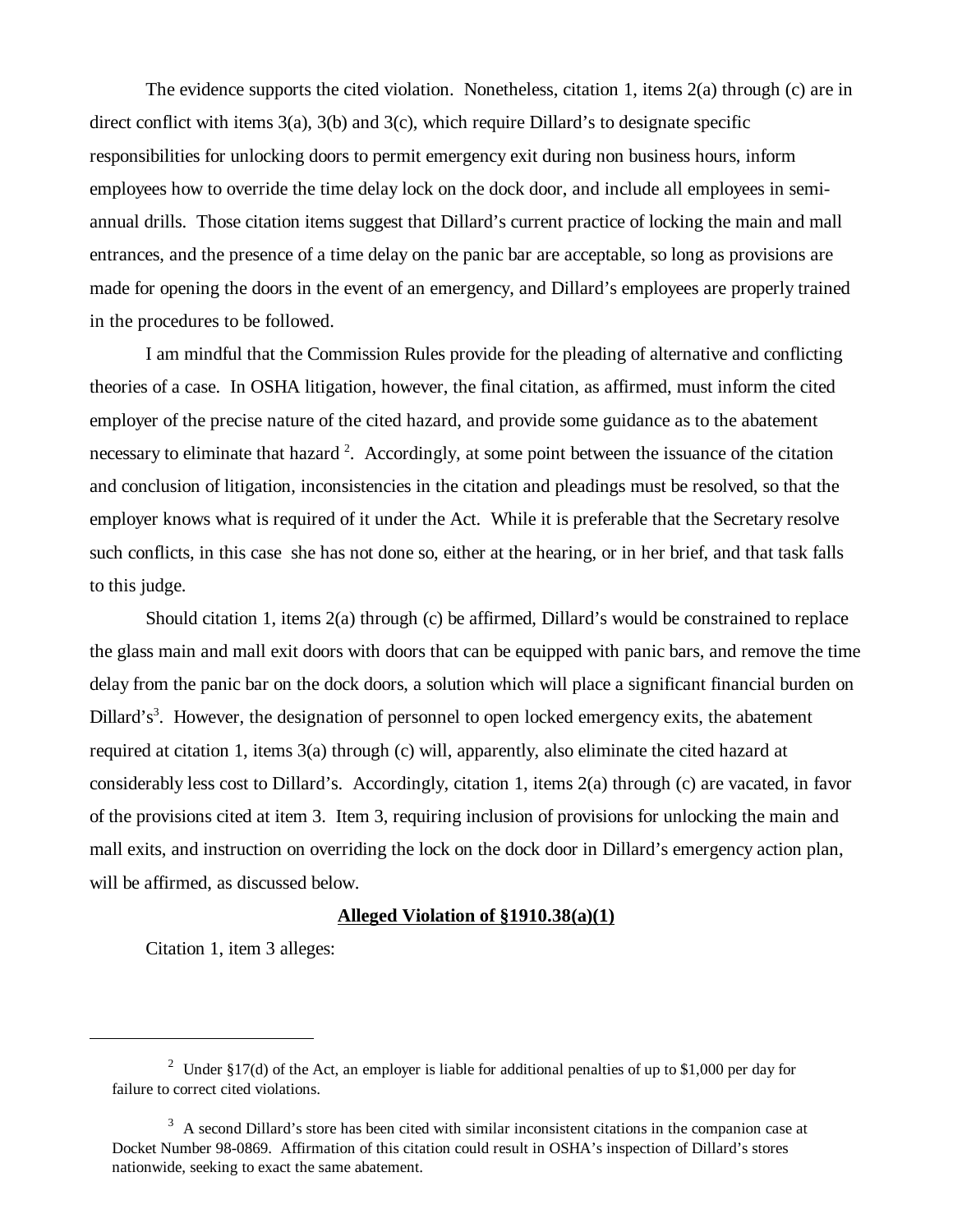29 CFR 1910.38(a)(1): The emergency action plan required by 29 CFR 1910.157(a) or (b) when the employer has elected to partially or totally evacuate the workplace in the event of a fire emergency, or required by 29 CFR 1910.160 $(c)(1)$ , did not cover the designated actions that the employer or employees must take to ensure employee safety from the fire and other emergencies:

NFPA 25-4.5.6 also requires an approved written emergency plan and all employees be instructed and periodically drilled with respect to their duties under the plan.

(a) At establishment, emergency action plan does not designate specific responsibilities for unlocking doors to permit emergency exit during non-business hours when occupied by 10 or more employees, exposing them to the hazard of fire.

(b) At establishment, dock exit, emergency action plan does not inform employees that a delay on door lock can be overridden to permit exit.

(c) At establishment, all employees not included in semi-annual emergency drill training.

The cited standard provides in relevant part:

The emergency action plan shall be in writing . . .and shall cover those designated actions employers and employees must take to ensure employee safety from fire and other emergencies. (2) *Elements*. The following elements, at a minimum, shall be included in the plan: (I) Emergency escape procedures and emergency escape route assignments; . . .

### *Facts*

CO Redden testified that Dillard's had an emergency action plan, but that it did not address emergency procedures outside of store hours (Tr. 45). Dillard's EMERGENCY PROCEDURES - FIRE SAFETY direct employees to call in a possible fire code; verify the existence of a fire; search the stockrooms, fitting rooms, and offices; call the fire department (Edh. R-1). The management team will then determine whether to order a partial or total evacuation of the store (Edh. R-1). A confirmed fire code is then called in and announced; mall security is notified; terminals and merchandise are to be secured and the cash locked up (Edh. R-1, FIRE EVACUATION). Store associates are to escort customers out of the store; once outside of the store, associates are to meet at a designated location to make sure no one is missing (Edh. R-1, FIRE EVACUATION). Store managers are directed to clear their areas of responsibility of customers/employees (Edh. R-1, FIRE BRIGADE).

Dillard's conducted emergency training once or twice a year prior to business hours (Tr. 49). Because not all of Dillard's employees report to work before opening, many had never participated in a fire drill (Tr. 50). No records had been kept concerning employees participation in fire drills (Tr. 50, 53). CO Redden testified that the emergency procedures for opening the dock door were not covered in the emergency action plan (Tr. 50).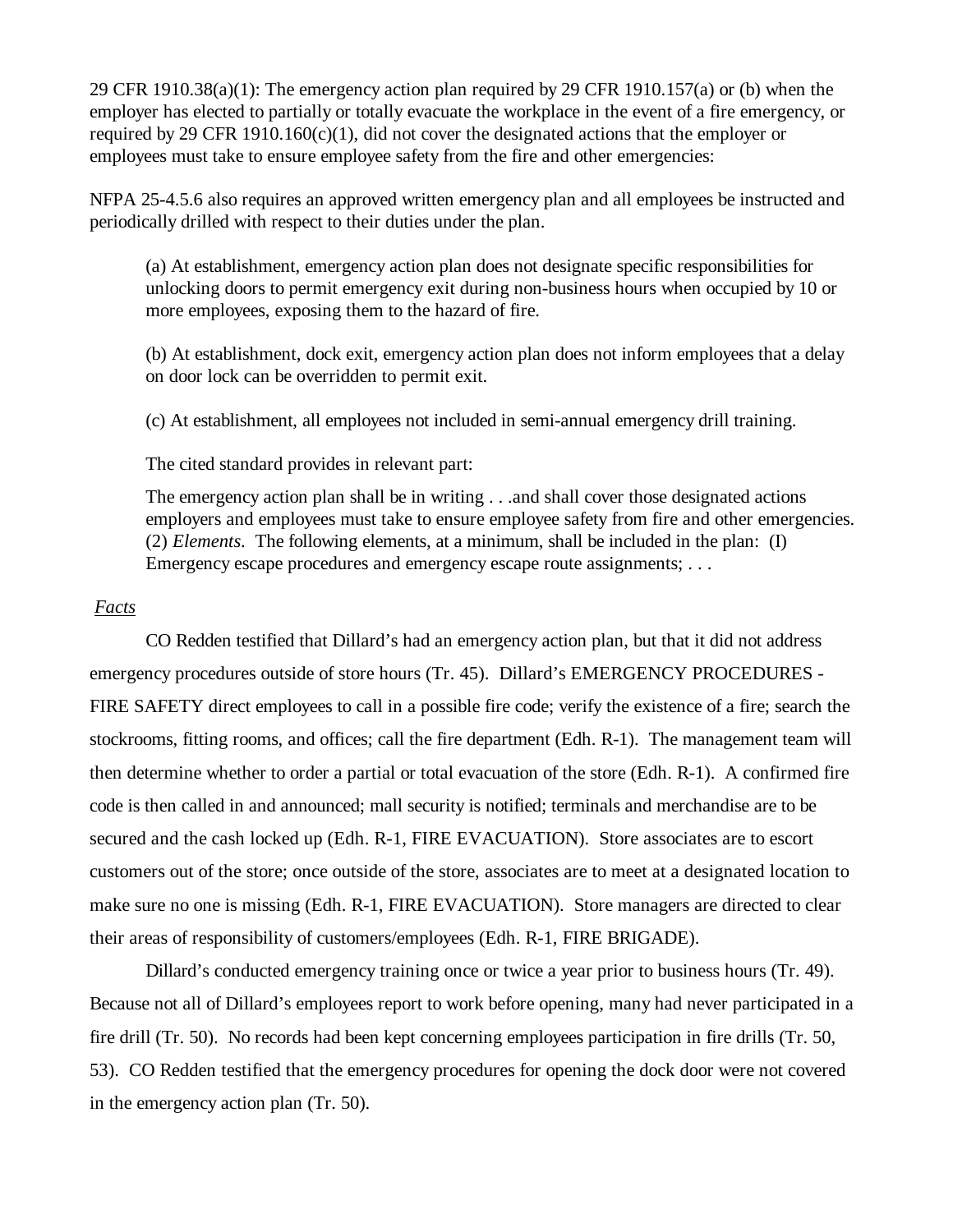Dan Boswell testified that, during their general orientation, new employees are shown various, though not necessarily all, the fire exits in the store, and told that they can find the evacuation plans and a list of fire exits for each area of the store (Tr. 110-12, 129; Edh. R-11; *See also,* testimony of Debra Kay Dubois, Tr. 148). Evacuation plans consist of a map of the store [Employees are told that a manager will instruct them in the event of an emergency (Tr. 113)]. Managers are expected to be familiar with the emergency action plan, so that they could effect the evacuation of employees and customers (Tr. 129).

### *Discussion*

**Item 3(a).** In this case, the locked main and mall doors are identified as, and normally utilized as exits. Locking the doors outside of business hours limits employees' escape routes to only two of five customary exits, both of which are over 450 feet from some work areas on the main floor of the store. As discussed under item 2 above, the locked doors do limit employees' free exit from the store. Dillard's maintains that the doors can be unlocked in the event of any emergency. Through its citation, the Secretary appears to agree, so long as Dillard's designates specific responsibilities for unlocking doors to permit emergency exit during non-business hours, and includes such designation in its emergency action plan.

Because designating responsibilities for unlocking the doors is the least onerous means of abating the cited hazard, citation 1, item 3(a) will be affirmed.

**Item 3(b).** Because employees are expected to exit through the dock door, they should be informed of the delay on the panic bar, so that they are aware that exit route is open and available in the event of an emergency. The Secretary has proven the cited violation, and citation 1, item 3(b) will be affirmed.

**Item 3(c).** Training requirements are found at §1910.38(a)(5), which has not been cited here. Because the cited standard is inapplicable, this item will be vacated.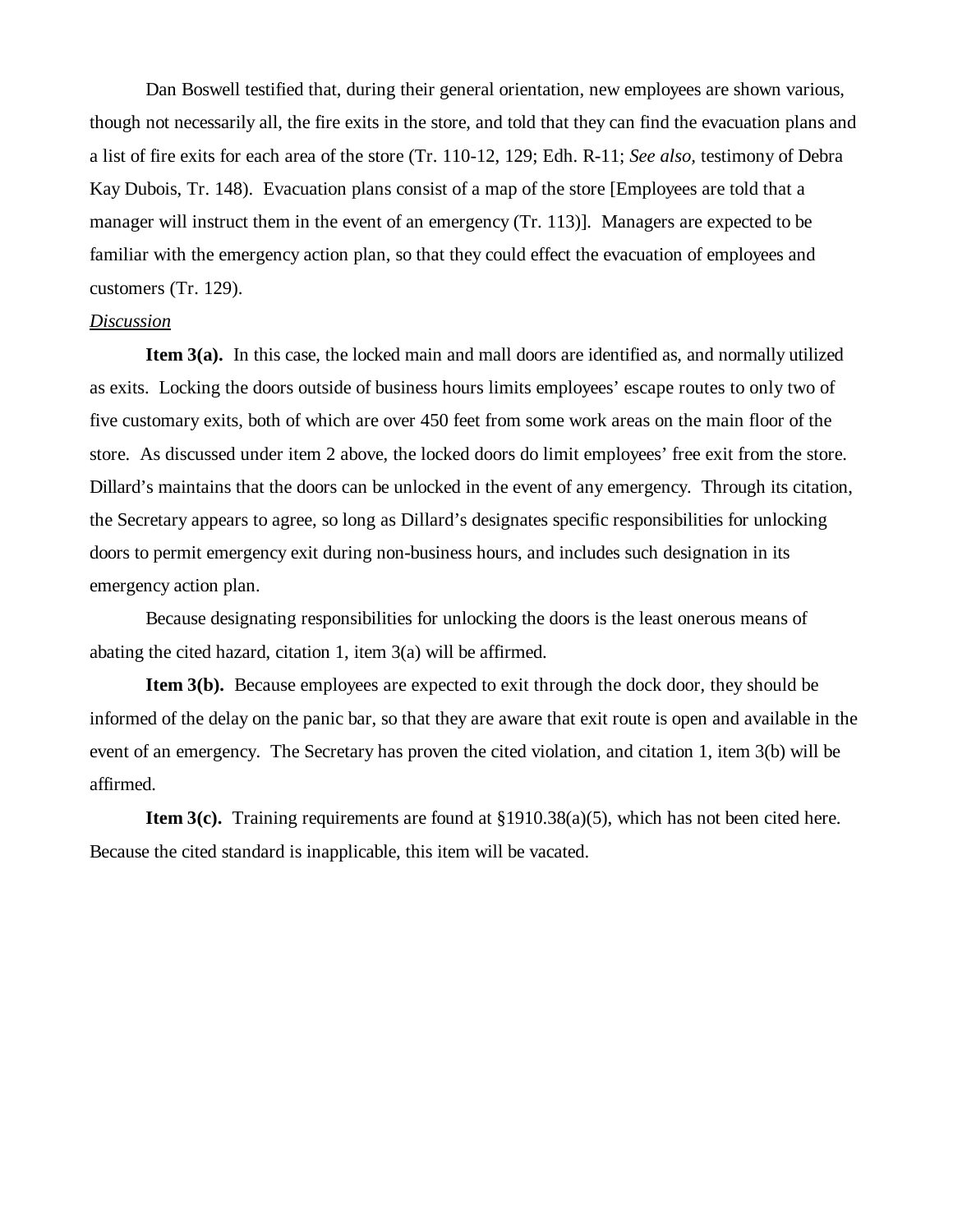### *Penalty*

In determining the penalty the Commission is required to give due consideration to the size of the employer, the gravity of the violation and the employer's good faith and history of previous violations. The gravity of the offense is the principle factor to be considered. *Nacirema Operating Co*., 1 BNA OSHC 1001, 1972 CCH OSHD ¶15,032 (No. 4, 1972). Factors to be considered in determining the gravity of the offense include: (1) the number of employees exposed to the risk of injury; (2) the duration of exposure; (3) the precautions taken against injury, if any; and (4) the degree of probability of occurrence of injury. *Kus-Tum Builders, Inc.* 10 BNA OSHC 1049, 1981 CCH OSHD ¶25,738 (No. 76-2644, 1981).

Dillard's is a large, nationwide employer. CO Redden testified that she gave no credit for size in calculating the penalty. No credit was given for history, because Dillard's had not been inspected in the previous two years (Tr. 39). A combined penalty of \$2,000.00 is proposed for these items.

In regards to the items concerning the main and mall exits, I conclude that the violation was serious, based on the CO's testimony that a fire could result in the death of exposed employees. Dillard's is not at high risk for fire, flammable materials are not in use, the store is equipped with a sprinkler system, and an automatic fire detection system. Fire alarms are located throughout the store. Exposure is minimal, in that 8 to 10 employees are exposed for only 10 to 15 minutes each day outside normal business hours. Employees working inventory are not exposed to the same hazard, because the mall doors are open during that time.

Employees working on the dock were not exposed to the same hazard as employees working on the floor because they had free access to the dock door, which opens automatically in the event of fire. While the door's lock disengages in the event of a fire alarm, some kinds of emergencies do not trigger an alarm. The locked dock door, because it was not open "at all times" does not comply with the cited standard. The violation, however, is of low gravity*,* in that the delayed egress feature may be disabled automatically with an alarm, or remotely by personnel in the upstairs offices.

Taking into account the relevant factors, I find that the gravity of the violation was overstated.

Further Dillard's was inappropriately denied credit for a good faith and history.

The OSHA CO refused to give Dillard's credit for good faith because Dillard's did not let her keep the emergency action plan in her possession as long as she desired. The CO's testimony appeared petty and vindictive, and fails to establish that Dillard's lacked a willingness to comply with the provisions of the Act.

The CO's denial of credit for good history was also improper. Dillard's had not previously been cited by OSHA. The CO attributed the absence of prior citations solely to OSHA's failure to inspect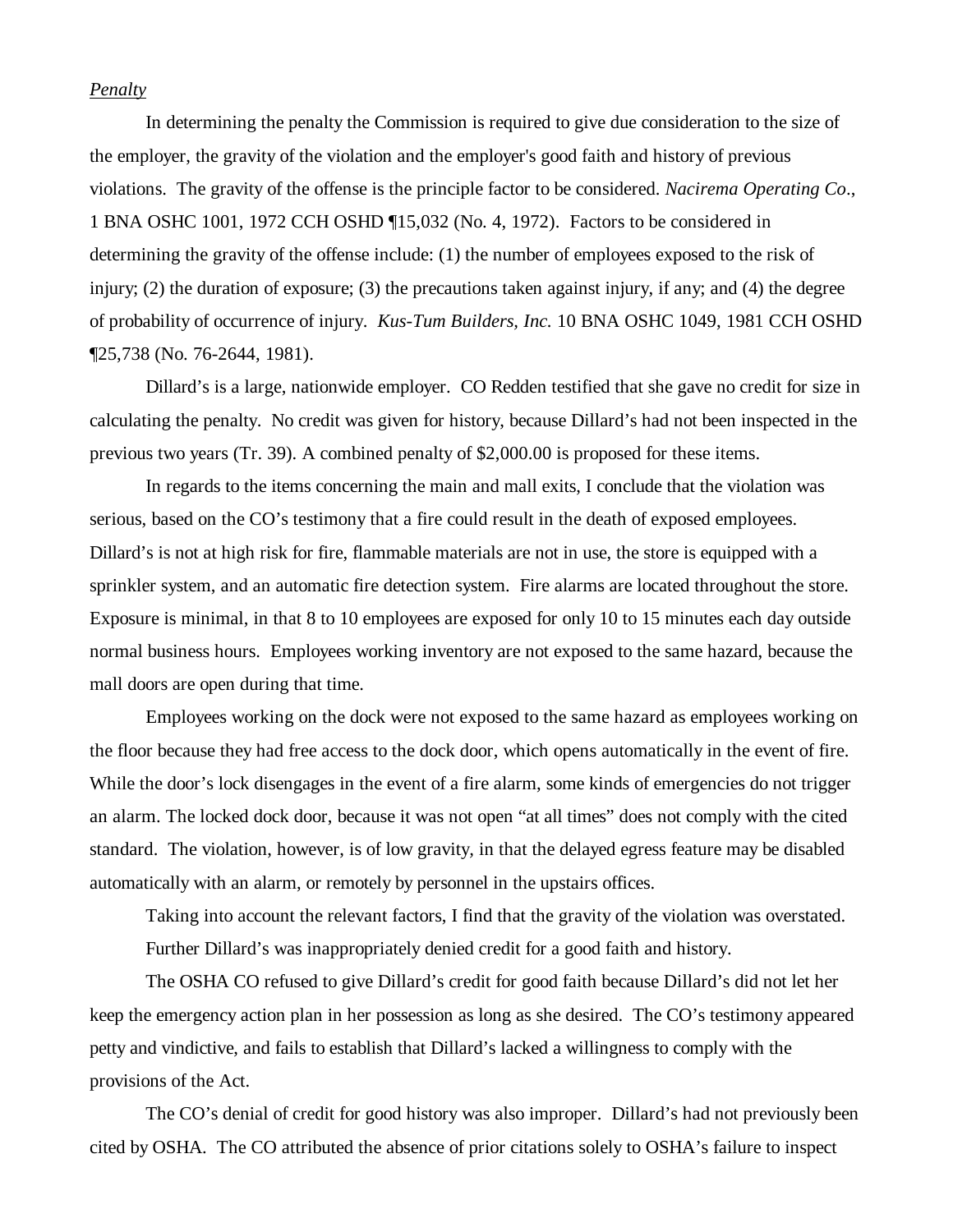Dillard's premises within the prior two years, and denied credit. The CO's departure from OSHA's usual policy of providing good history credit for employers who have not had a serious citation within the prior three years is unwarranted. I find that Dillard's should receive credit for both good faith and history.

I find that a penalty of \$50.00 is appropriate and will be assessed.

# **Alleged Violation of §1910.145(c)(3)**

Citation 1, item 4 alleges:

29 CFR 1910.145(c)(3): Safety instruction signs were not used where there was a need for general instructions and suggestions relative to safety measures:

(c) At establishment's employee entrance/exit door on dock, signs complying with NFPA 25- 2.2.2.4 reference to NFPA 5-2.1.6.1 paragraph (e) were not posted. Paragraph requires posting on or adjacent to delayed egress locks on exit door of sign that reads "PUSH UNTIL ALARM SOUNDS. DOOR CAN BE OPENED IN 15 SECONDS," exposing employees to the hazard of fire or other emergency.

# *Facts*

CO Redden testified that there was no signage on the dock door informing employees of the means of opening the door in the event of an emergency (Tr. 55).

# *Discussion*

As noted above, the cited door has a delayed egress feature that impedes employees' immediate exit, though the door is intended as an emergency exit. Because employees are not told how to override the lock on the exit door, there is a danger that those employees might abandon the door rather than to wait for the lock to disengage. The Secretary has established the cited violation.

# *Penalty*

Because two of the three items under this citation were withdrawn, and for the reasons discussed above, I find a penalty of \$50.00 is appropriate, and will be assessed.